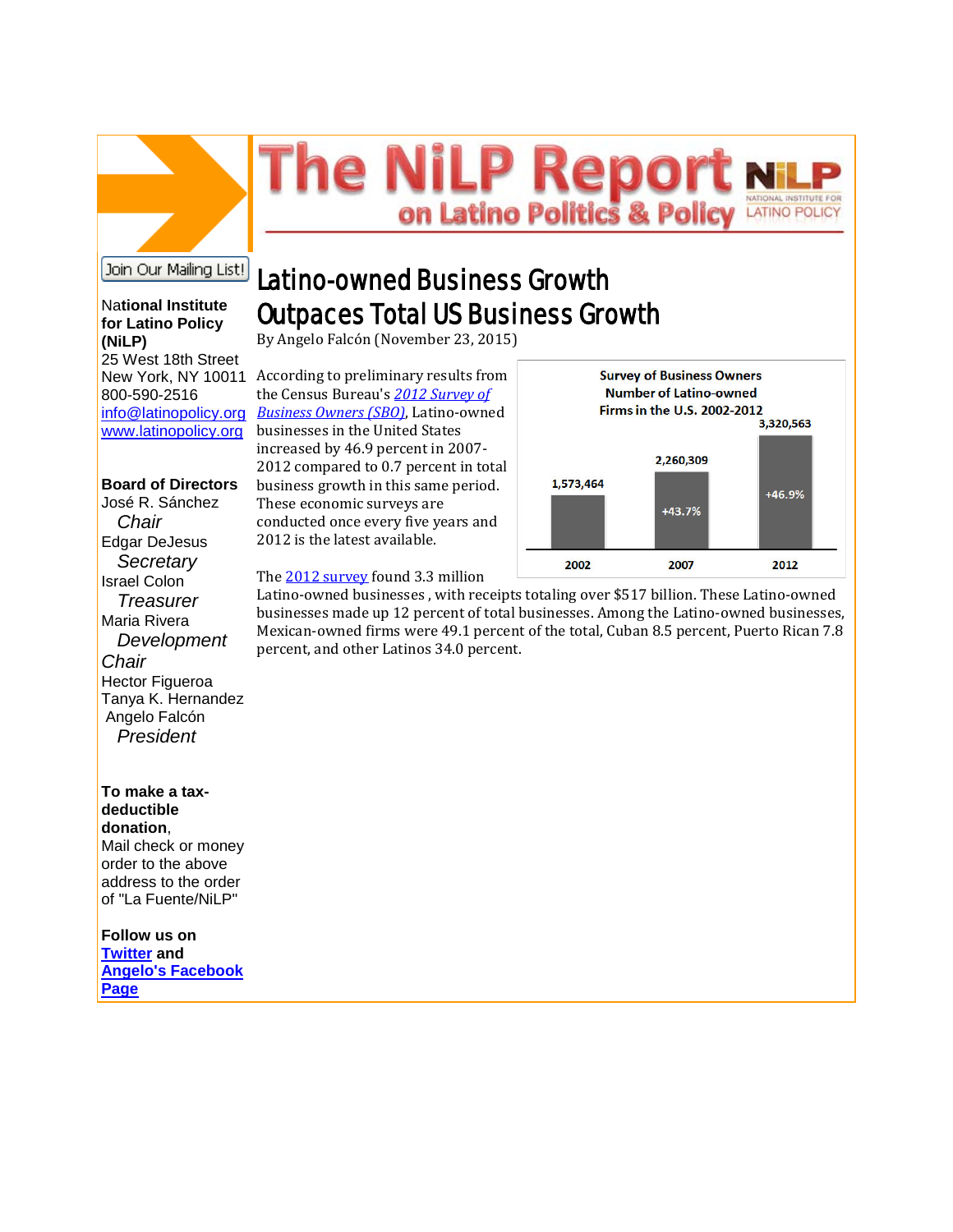|                               |                                                |                                  | 2012 Survey of Business Owners    |                                                                                               |                         |                              |                                         |  |  |  |
|-------------------------------|------------------------------------------------|----------------------------------|-----------------------------------|-----------------------------------------------------------------------------------------------|-------------------------|------------------------------|-----------------------------------------|--|--|--|
|                               | <b>Latino and Non-Latino Owned Businesses</b>  |                                  |                                   |                                                                                               |                         |                              |                                         |  |  |  |
|                               | Number of firms with or without paid employees |                                  |                                   | Sales, receipts, or value of shipments of<br>firms with or without paid employees<br>(51,000) |                         |                              |                                         |  |  |  |
|                               | Number                                         | <b>Percent of Total</b><br>Firms | Percent of Latino-<br>awned Firms |                                                                                               | Amount                  | Percent<br>of Total<br>Firms | Percent of<br>Latino-<br>owned<br>Firms |  |  |  |
| <b>Latino-owned Firms</b>     | 3,320,563                                      | 12.2%                            | 100.0%                            | \$                                                                                            | 517,362,008             | 3.6%                         | 100.0%                                  |  |  |  |
| Female-Owned                  | 1,475,829                                      | 5.4%                             | 44.4%                             | \$                                                                                            | 83,635,557              | 0.6%                         | 16.2%                                   |  |  |  |
| Male-Owned                    | 1,710,329                                      | 6.3%                             | 51.5%                             | \$                                                                                            | 396,454,987             | 2.8%                         | 76.6%                                   |  |  |  |
| <b>Male-Female Owned</b>      | 134,405                                        | 0.5%                             | 4.0%                              | \$                                                                                            | 37,271,464              | 0.3%                         | 7.2%                                    |  |  |  |
| <b>Race of Latino Owners</b>  |                                                |                                  |                                   |                                                                                               |                         |                              |                                         |  |  |  |
| White                         | 2,177,982                                      | 8.0%                             | 65.6%                             | \$                                                                                            | 420,748,364             | 3.0%                         | 81.3%                                   |  |  |  |
| <b>Black</b>                  | 112,788                                        | 0.4%                             | 3.4%                              | \$                                                                                            | 5,970,197               | 0.0%                         | 1.2%                                    |  |  |  |
| <b>American Indian</b>        | 53,488                                         | 0.2%                             | 1.6%                              | \$                                                                                            | 2,499,958               | 0.0%                         | 0.5%                                    |  |  |  |
| Asian                         | 31,557                                         | 0.1%                             | 1.0%                              | \$                                                                                            | 5,386,016               | 0.0%                         | 1.0%                                    |  |  |  |
| <b>Native Hawaian/PI</b>      | 9,152                                          | 0.0%                             | 0.3%                              | \$                                                                                            | 735,021                 | 0.0%                         | 0.1%                                    |  |  |  |
| <b>Some Other Race</b>        | 1,093,903                                      | 4.0%                             | 32.9%                             | \$                                                                                            | 92,639,906              | 0.6%                         | 17.9%                                   |  |  |  |
| Mexican                       | 1,631,016                                      | 6.0%                             | 49.1%                             | \$                                                                                            | 239,785,955             | 1.7%                         | 46.3%                                   |  |  |  |
| Female-Owned                  | 696,655                                        | 2.6%                             | 21.0%                             | \$                                                                                            | 38,967,206              | 0.3%                         | 7.5%                                    |  |  |  |
| Male-Owned                    | 869,981                                        | 3.2%                             | 26.2%                             | Ś                                                                                             | 181,436,082             | 1.3%                         | 35.1%                                   |  |  |  |
| <b>Male-Female Owned</b>      | 64,380                                         | 0.2%                             | 1.9%                              | \$                                                                                            | 19,382,667              | 0.1%                         | 3.7%                                    |  |  |  |
| <b>Puerto Rican</b>           | 259,299                                        | 1.0%                             | 7.8%                              | \$                                                                                            | 32,821,733              | 0.2%                         | 6.3%                                    |  |  |  |
| Female-Owned                  | 137,415                                        | 0.5%                             | 4.1%                              | \$                                                                                            | 6,227,125               | 0.0%                         | 1.2%                                    |  |  |  |
| Male-Owned                    | 118,586                                        | 0.4%                             | 3.6%                              | \$                                                                                            | 25,725,188              | 0.2%                         | 5.0%                                    |  |  |  |
| Male-Female-owned             | 3,298                                          | 0.0%                             | 0.1%                              | \$                                                                                            | 869,419                 | 0.0%                         | 0.2%                                    |  |  |  |
| Cuban                         | 283,483                                        | 1.0%                             | 8.5%                              | \$                                                                                            | 95,523,481              | 0.7%                         | 18.5%                                   |  |  |  |
| Female-Owned                  | 110,452                                        | 0.4%                             | 3.3%                              | \$                                                                                            | 9,543,807               | 0.1%                         | 1.8%                                    |  |  |  |
| Male-Owned                    | 161,192                                        | 0.6%                             | 4.9%                              | \$                                                                                            | 81,745,411              | 0.6%                         | 15.8%                                   |  |  |  |
| <b>Male-Female Owned</b>      | 11,839                                         | 0.0%                             | 0.4%                              | \$                                                                                            | 4,234,263               | 0.0%                         | 0.8%                                    |  |  |  |
| <b>Other Latino</b>           | 1,127,356                                      | 4.1%                             | 34.0%                             | \$                                                                                            | 140,673,358             | 1.0%                         | 27.2%                                   |  |  |  |
| Female-Owned                  | 530,256                                        | 1.9%                             | 16.0%                             | \$                                                                                            | 28,356,320              | 0.2%                         | 5.5%                                    |  |  |  |
| Male-Owned                    | 557,254                                        | 2.0%                             | 16.8%                             | \$                                                                                            | 103,394,440             | 0.7%                         | 20.0%                                   |  |  |  |
| Male-Female-owned             | 39,847                                         | 0.1%                             | 1.2%                              | \$                                                                                            | 8,922,597               | 0.1%                         | 1.7%                                    |  |  |  |
| <b>Non-Latino-owned Firms</b> | 23,969,564                                     | 87.8%                            |                                   |                                                                                               | \$13,739,559,960        | 96.4%                        |                                         |  |  |  |
| Race                          |                                                |                                  |                                   |                                                                                               |                         |                              |                                         |  |  |  |
| White                         | 19,474,584                                     | 71.4%                            |                                   |                                                                                               | \$12,521,756,400        | 87.8%                        |                                         |  |  |  |
| <b>Black</b>                  | 2,479,295                                      | 9.1%                             |                                   | \$                                                                                            | 181,549,097             | 1.3%                         |                                         |  |  |  |
| American Indian               | 220,593                                        | 0.8%                             |                                   | \$                                                                                            | 39,674,760              | 0.3%                         |                                         |  |  |  |
| Asian                         | 1,904,673                                      | 7.0%                             |                                   | \$                                                                                            | 787,759,168             | 5.5%                         |                                         |  |  |  |
| Native Hawiian/Pl             | 45,823                                         | 0.2%                             |                                   | \$                                                                                            | 7,836,523               | 0.1%                         |                                         |  |  |  |
| <b>Some Other Race</b>        | 84,301                                         | 0.3%                             |                                   | \$                                                                                            | 29,026,175              | 0.2%                         |                                         |  |  |  |
| Gender                        |                                                |                                  |                                   |                                                                                               |                         |                              |                                         |  |  |  |
| Female-owned                  | 8,450,891                                      | 31.0%                            |                                   |                                                                                               | \$1,530,401,463         | 10.7%                        |                                         |  |  |  |
| Male-owned                    | 13,262,448                                     | 48.6%                            |                                   |                                                                                               | \$10,922,671,352        | 76.6%                        |                                         |  |  |  |
| Male-Female-owned             | 2,256,225                                      | 8.3%                             |                                   |                                                                                               | \$1,286,487,145         | 9.0%                         |                                         |  |  |  |
|                               |                                                |                                  |                                   |                                                                                               |                         |                              |                                         |  |  |  |
| <b>TOTAL</b>                  | 27,290,127                                     | 100.0%                           |                                   |                                                                                               | \$14,256,921,968 100.0% |                              |                                         |  |  |  |

More than two-thirds (72.5 percent) of Latino-owned businesses were concentrated in only four states. These were: California (24.9 percent), Texas (21.0 percent), Florida (18.5 percent) and New York (8.1 percent).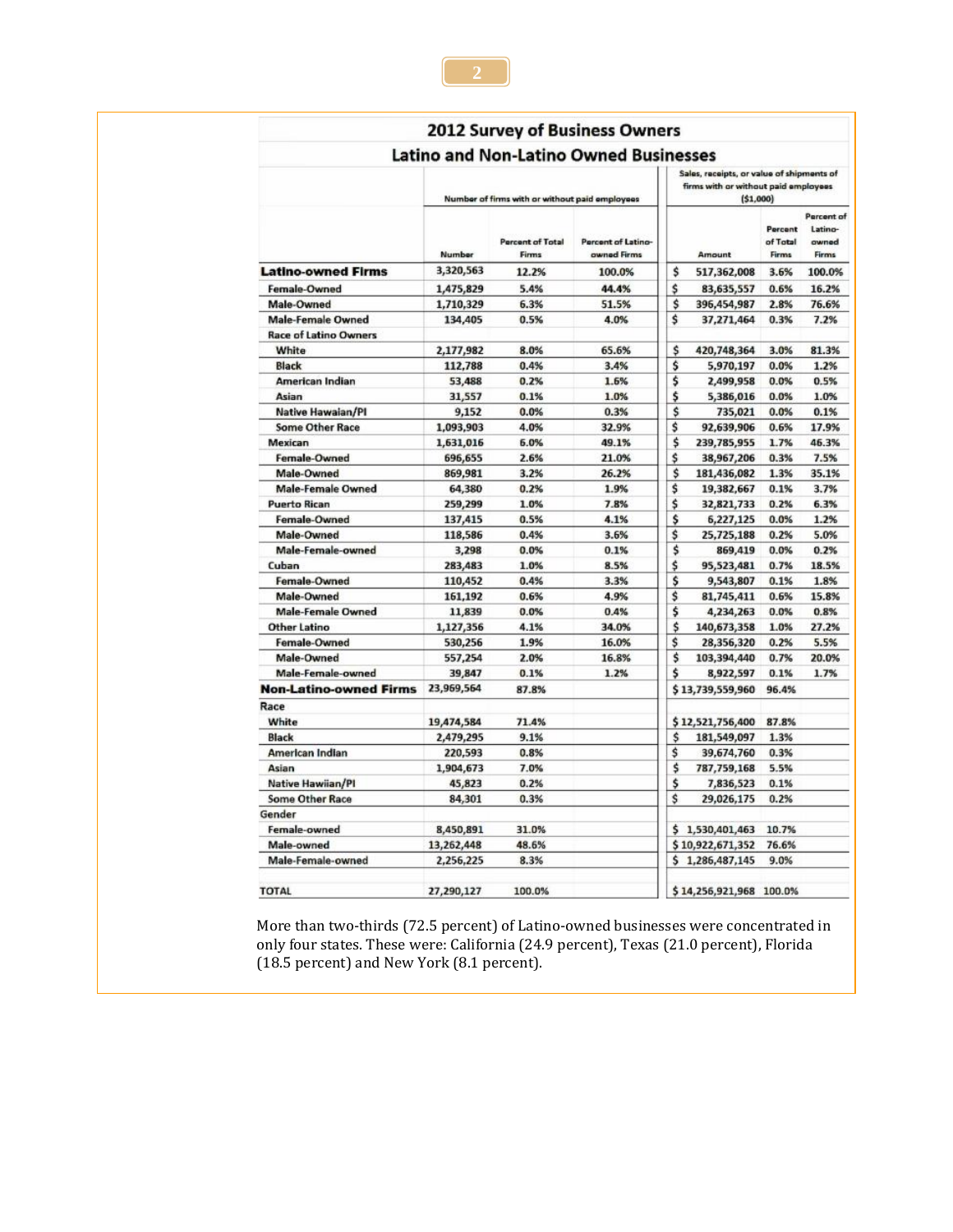| <b>2012 Survey of Business Owners</b>      |                                                         |                                                  |                                                                                                           |                                                                      |                            |  |  |  |  |  |  |
|--------------------------------------------|---------------------------------------------------------|--------------------------------------------------|-----------------------------------------------------------------------------------------------------------|----------------------------------------------------------------------|----------------------------|--|--|--|--|--|--|
| <b>Latino-owned Firm for Top 20 States</b> |                                                         |                                                  |                                                                                                           |                                                                      |                            |  |  |  |  |  |  |
|                                            | Number of<br>firms with or<br>without paid<br>employees | Percent<br>of total<br>Latino-<br>owned<br>firms | Sales, receipts, or<br>value of<br>shipments of<br>firms with or<br>without paid<br>employees<br>(51,000) | Percent<br>of total<br>Latino-<br>owned<br>firms'<br><b>Receipts</b> | Average<br><b>Receipts</b> |  |  |  |  |  |  |
| California                                 | 818,485                                                 | 24.9%                                            | 108,298,767                                                                                               | 21.2%                                                                | \$<br>132,316              |  |  |  |  |  |  |
| <b>Texas</b>                               | 689,928                                                 | 21.0%                                            | 99,811,283                                                                                                | 19.5%                                                                | \$<br>144,669              |  |  |  |  |  |  |
| <b>Florida</b>                             | 607,884                                                 | 18.5%                                            | 95,731,138                                                                                                | 18.7%                                                                | \$<br>157,483              |  |  |  |  |  |  |
| <b>New York</b>                            | 267,869                                                 | 8.1%                                             | 24,106,164                                                                                                | 4.7%                                                                 | \$<br>89,992               |  |  |  |  |  |  |
| <b>New Jersey</b>                          | 93,802                                                  | 2.9%                                             | 13,224,361                                                                                                | 2.6%                                                                 | \$<br>140,982              |  |  |  |  |  |  |
| <b>Illinois</b>                            | 92,632                                                  | 2.8%                                             | 17,337,484                                                                                                | 3.4%                                                                 | \$<br>187,165              |  |  |  |  |  |  |
| <b>Arizona</b>                             | 89,673                                                  | 2.7%                                             | 9,893,762                                                                                                 | 1.9%                                                                 | \$<br>110,332              |  |  |  |  |  |  |
| Georgia                                    | 56,543                                                  | 1.7%                                             | 7,433,416                                                                                                 | 1.5%                                                                 | \$<br>131,465              |  |  |  |  |  |  |
| Colorado                                   | 51,382                                                  | 1.6%                                             | 6,404,468                                                                                                 | 1.3%                                                                 | \$<br>124,644              |  |  |  |  |  |  |
| <b>New Mexico</b>                          | 46,679                                                  | 1.4%                                             | 7,250,250                                                                                                 | 1.4%                                                                 | \$<br>155,321              |  |  |  |  |  |  |
| <b>Virginia</b>                            | 43,981                                                  | 1.3%                                             | 9,003,952                                                                                                 | 1.8%                                                                 | \$<br>204,724              |  |  |  |  |  |  |
| <b>Maryland</b>                            | 37,447                                                  | 1.1%                                             | 5,366,410                                                                                                 | 1.0%                                                                 | \$<br>143,307              |  |  |  |  |  |  |
| Pennsylvania                               | 34.987                                                  | 1.1%                                             | 5,150,928                                                                                                 | 1.0%                                                                 | \$<br>147,224              |  |  |  |  |  |  |
| Nevada                                     | 33,903                                                  | 1.0%                                             | 6,006,329                                                                                                 | 1.2%                                                                 | \$<br>177,162              |  |  |  |  |  |  |
| <b>Massachusetts</b>                       | 30,158                                                  | 0.9%                                             | 4,442,163                                                                                                 | 0.9%                                                                 | Ś<br>147,296               |  |  |  |  |  |  |
| Washington                                 | 24,599                                                  | 0.7%                                             | 35,090,634                                                                                                | 6.9%                                                                 | \$1,426,507                |  |  |  |  |  |  |
| Connecticut                                | 24,092                                                  | 0.7%                                             | 3,088,544                                                                                                 | 0.6%                                                                 | \$<br>128,198              |  |  |  |  |  |  |
| <b>Michigan</b>                            | 20,051                                                  | 0.6%                                             | 6,230,345                                                                                                 | 1.2%                                                                 | \$<br>310,725              |  |  |  |  |  |  |
| Ohio                                       | 16,117                                                  | 0.5%                                             | 3,456,500                                                                                                 | 0.7%                                                                 | Ś<br>214,463               |  |  |  |  |  |  |
| Oregon                                     | 15,528                                                  | 0.5%                                             | 2,267,715                                                                                                 | 0.4%                                                                 | \$<br>146,040              |  |  |  |  |  |  |

In terms of average receipts, they were only \$155,806 for Latino firms compared to \$573,209 for non-Latino firms. There was a wide variation in average receipts for Latino firms by state, from a low of \$59,779 in Rhode Island, to a high of \$1,426,507 in the state of Washington. Among the four states with the largest number of Latino firms, the average receipts in New York were the lowest at \$89,992, compared to \$157,483 in Florida.

The majority of Latino-owned businesses were male-owned (51.5 percent), compared to 55.3 percent of non-Latino firms. Female-owned businesses were better represented among Latino firms (44.4 percent) than non-Latino firms (35.3 percent).

Racially, 80.4 percent of non-Latino firms were owned by those identifying as White, compared to 65.6 percent of White Latinos who owned Latino firms. Black Latinos owned 3.4% of Latino firms, compared to 10.2 percent of non-Latino firms owned by Blacks.

The survey also has limited data by industry.

#### **2012 SURVEY OF BUSINESS OWNERS**

The Bureau of the Census has released preliminary results from its *2012 Survey of Business Owners (SBO).* Approximately 1.75 million businesses were selected for the 2012 SBO asking for information about characteristics of the businesses and their owners. The preliminary SBO data are available for:

- Gender, ethnicity, race, and veteran status
- Geography (U.S. and states)